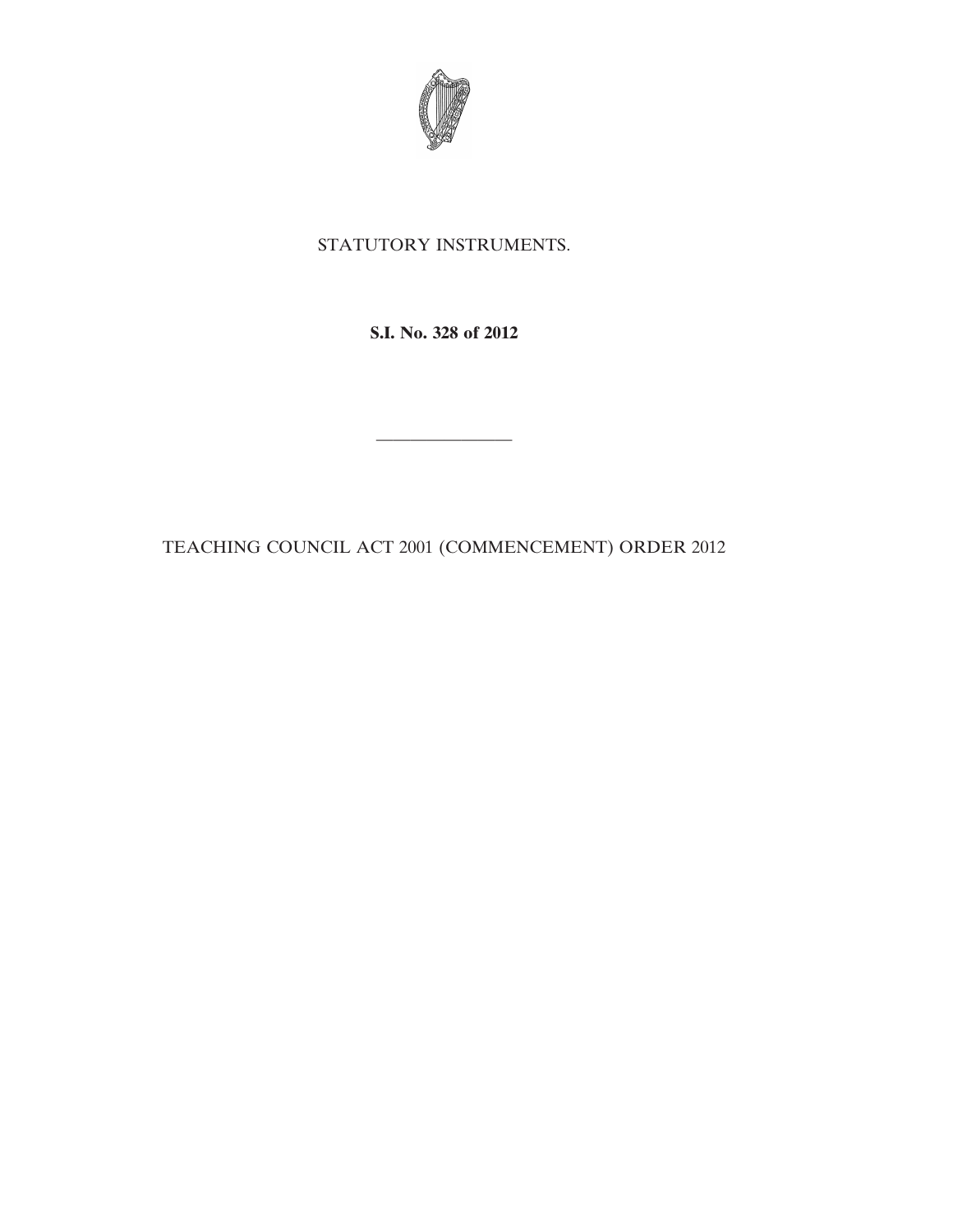TEACHING COUNCIL ACT 2001 (COMMENCEMENT) ORDER 2012

I, RUAIRÍ QUINN, Minister for Education and Skills, in exercise of the powers conferred on me by section 1(2) of the Teaching Council Act 2001 (No. 8 of 2001) (as adapted by the Education and Science (Alteration of Name of Department and Title of Minister) Order 2010 (S.I. No. 184 of 2010)), hereby order as follows:

1. This Order may be cited as the Teaching Council Act 2001 (Commencement) Order 2012.

2. The 1st day of September 2012 is appointed as the day on which paragraphs (*f*) and (*g*) of section 7(2) of the Teaching Council Act 2001 come into operation.



GIVEN under my Official Seal, 31 August 2012.

> RUAIRI QUINN, Minister for Education and Skills.

*Notice of the making of this Statutory Instrument was published in "Iris Oifigiúil" of* 7*th September*, 2012.